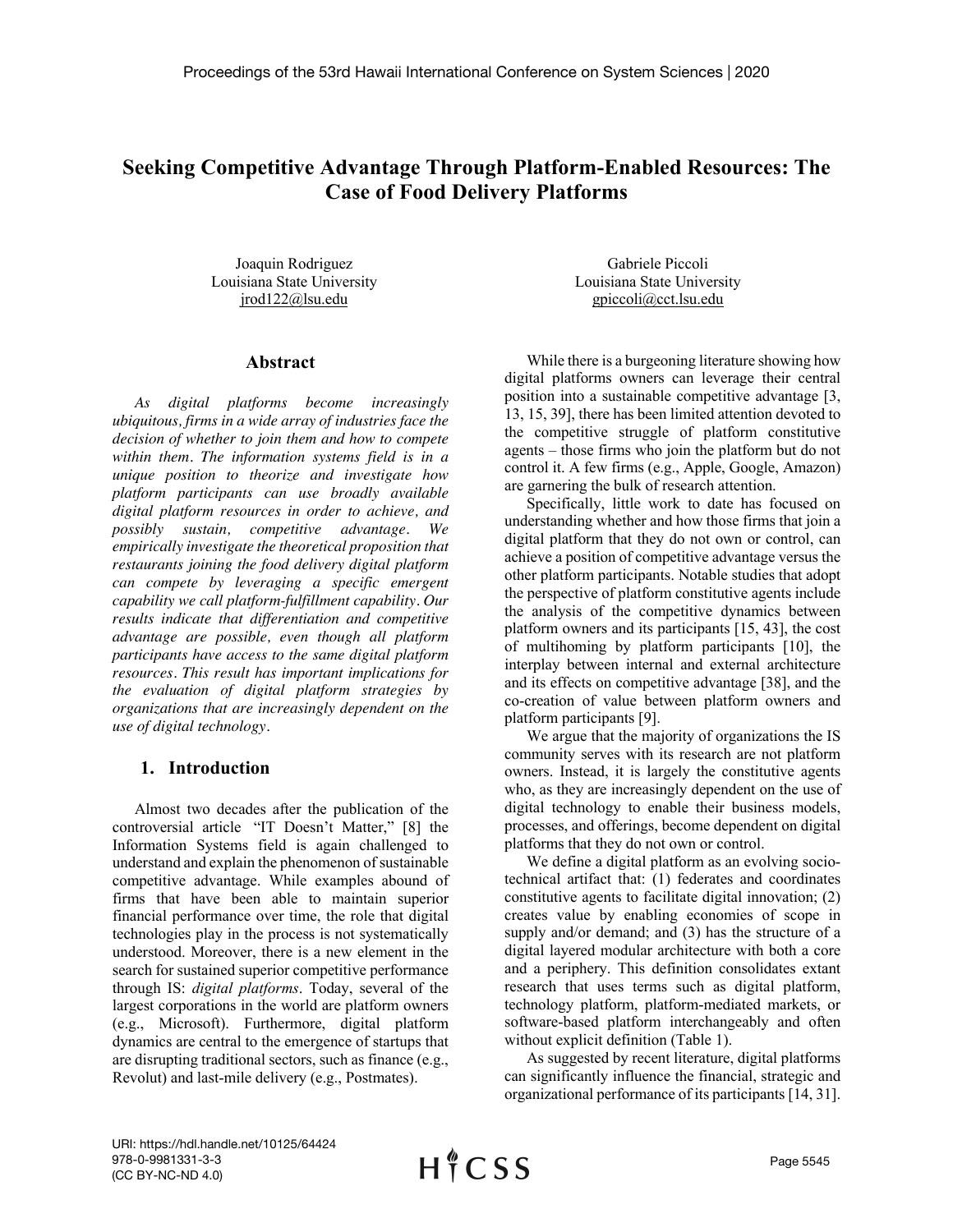These dynamics are relevant well beyond the technology sector. Traditional businesses are increasingly forced to craft "digital platform strategies" in order to thrive or even survive. Restaurants must leverage food delivery platforms [25], retailers must compete within Amazon marketplace or Alibaba [18], entertainment companies must be attentive to platform dynamics in gaming platforms or content streaming services.

This study extends the business value of IT (BVIT) [27] literature to the context of digital platforms. Similarly to IT assets [29], digital platforms are generally available to competing firms. Thus, we investigate whether and how organizations can achieve and sustain competitive advantage from the use of "commoditized" and widely available digital platform resources. We do so within the paradigm of application level research [33, 36]. Thus, we take as the unit of analysis the competitive moves [33] or resources [29] that result from the combination of digital platform capabilities with other organizational resources. We investigate the increasingly popular and non-traditional IS context of food delivery, where restaurants are faced with the decision of whether or not to join digital platforms (e.g., GrubHub). The context of our study is important because it enables us to clearly separate the firm's value proposition – providing a dining experience to patrons – from the use of digital resources. This separation is not as clear in much of the literature where the product is itself digital (e.g., video games, software development). Thus, compatibly with our theoretical lens, the focus of the analysis and the enabler of competitive advantage we investigate is not the digital technology per se. Rather, it is the emergent IT-enabled resources that the firm can create by leveraging the assets and capabilities exposed by the digital platform [29, 33]. In the context of our study we conceptualize and investigate a specific emerging resource called: *platform-fulfillment capability.* As we theorize below, such capability enables restaurants to offer superior customer service that leads to a competitive advantage in the form of high visibility in the platform's marketplace. The theorized competitive advantage is theoretically sustainable. However, this hypothesis cannot be tested at the current stage.

Our research offers four main contributions. First, we provide clarity to the concept of digital platform and theorize the role of platform resources in enabling platform participants who seek competitive advantage. Second, we empirically investigate the differential effect of pursuing the same platform enabled strategic initiative in different organizations. Third, we explore the emergence of platform-enabled resources by examining the variability in the performance of

different strategic initiatives. Finally, we challenge the view that considers widely available digital platforms as commodities unable to drive sustainable competitive advantage.

## **2. Digital Platforms**

Efforts to uncover the mechanisms that link platform adoption to competitive advantage [10, 38], are constrained to the context of software development (e.g., app or videogames development). As "software is eating the world" [2], we increasingly observe a number of digital platforms that reside outside the realm of software development and technology products. These digital platforms contribute to changing the competitive landscape for all of the firms in the industries they impact. For example, the Facebook platform is increasingly popular in the context of customer engagement, while the Amazon Marketplace Web Service (MWS) platform is an enabler of enhanced customer service in the Amazon Marketplace. Furthermore, digital platforms such as Shopify, enable organizations to create an online store, while also managing cross platform integrations (e.g., Facebook and Amazon Marketplace) and product fulfillment without the need to develop software applications. More importantly from a research perspective, the academic IS literature on digital platforms prevalently assumes the point of view of platform owners (e.g., Apple). As a consequence, our understanding of the dynamics that lead to the adoption of, and competitive success within, digital platform is still relatively under researched [26, 35].

Summarizing and consolidating previous literature (Table 1) the definition we advance in the introduction offers a number of insights. First, it clarifies the nature of digital platforms not as purely technical or organizational artifacts, but as socio-technical systems. Thus, it embodies the socio-technical perspective that characterizes the information systems discipline giving equal importance to the social and technical elements of the artifact [37]. Second, it identifies the organizational components of digital platforms, stressing the "federated" and "coordinated" relationships that platforms create with ecosystem players to facilitate digital innovation. Therefore, constitutive agents of the platform are influenced by the objectives of the platform owner and internalize them through various forms of coordination aimed at achieving common goals. Third, it specifies the economic characteristics of digital platforms. The definition requires that value creation mechanisms include the creation or leverage of economies of scale and/or scope. Fourth, it specifies the layered and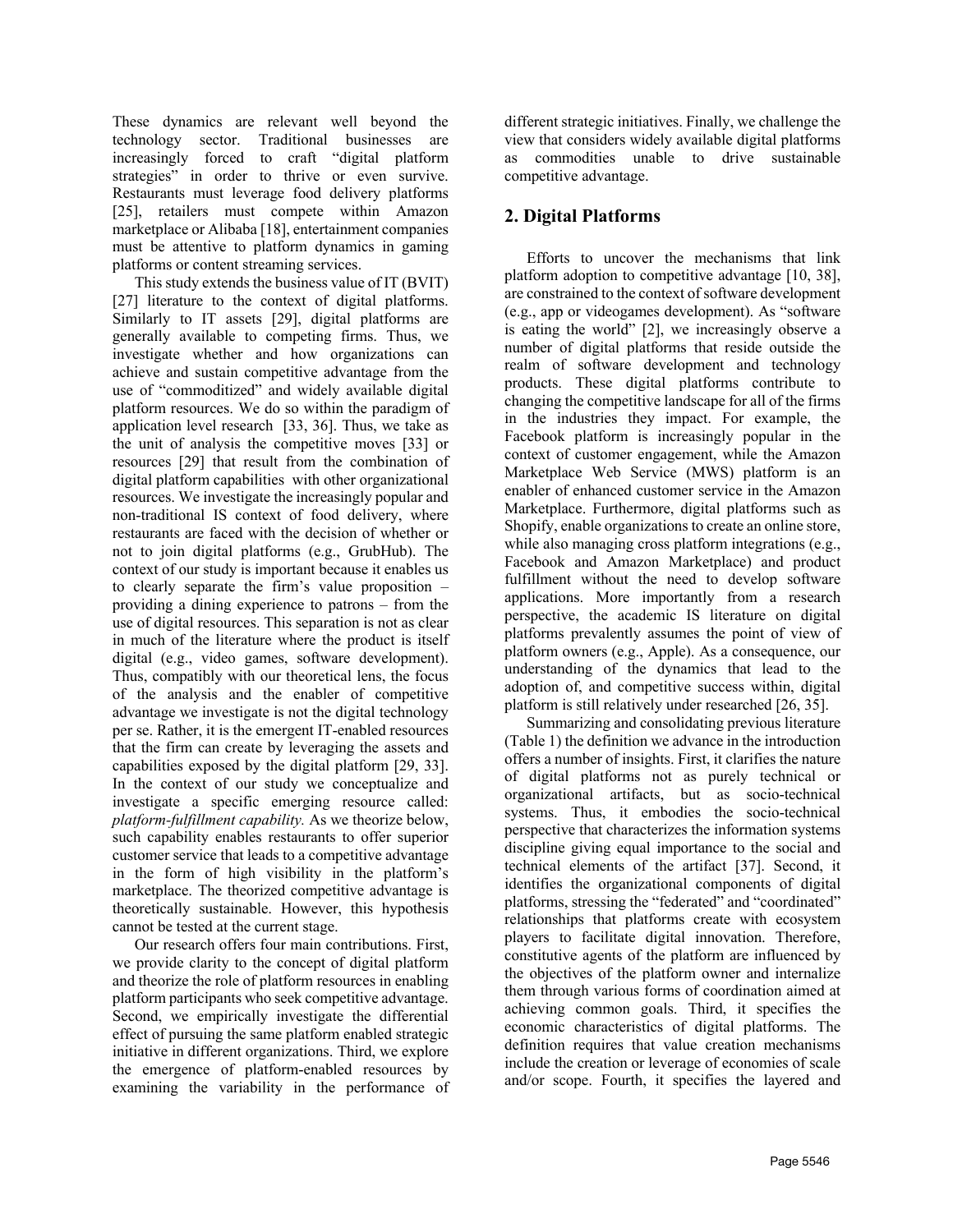modular architecture of digital platforms which not only refers to the technical elements of the system, but also to its social and organizational architecture.

#### **Table 1. Platform conceptualizations in academic research**

| <b>Author</b>                              | <b>Definition</b>                                                                                                                                                                                                                                                                                                                                                                           |  |
|--------------------------------------------|---------------------------------------------------------------------------------------------------------------------------------------------------------------------------------------------------------------------------------------------------------------------------------------------------------------------------------------------------------------------------------------------|--|
| Gawer, 2014<br>[16:1240]                   | Technology platforms are<br>"evolving organizations or<br>metaorganizations that: (1) federate<br>and coordinate constitutive agents<br>who can innovate and compete; $(2)$<br>create value by generating and<br>harnessing economies of scope in<br>supply or/and in demand; and (3)<br>entail a technological architecture<br>that is modular and composed of a<br>core and a periphery." |  |
| Tiwana, 2018<br>[38:2]                     | A platform refers to "an extensible<br>technological foundation used by<br>complementary, functionality-<br>augmenting apps"                                                                                                                                                                                                                                                                |  |
| Tiwana et al.,<br>2010 [39:675]            | Software-based platforms are<br>defined as "the extensible codebase<br>of a software-based system that<br>provides core functionality shared<br>by the modules that interoperate<br>with it and the interfaces through<br>which they interoperate"                                                                                                                                          |  |
| Constantinides<br>et al., 2018<br>[12:381] | Digital platforms are defined as "a<br>set of digital resources—including<br>services and content-that enable<br>value-creating interactions between<br>external producers and consumers"                                                                                                                                                                                                   |  |
| Parker et al.,<br>2017 [30:256]            | A platform is a "layered<br>architecture of digital technology,<br>combined with a governance<br>model"                                                                                                                                                                                                                                                                                     |  |
| Eisenmann et<br>al., 2011<br>[13:1270]     | Platform-mediated markets are<br>markets "where users' interactions<br>with each other are subject to<br>network effects and are facilitated<br>by a common platform provided by<br>one or more intermediaries"                                                                                                                                                                             |  |

It is important to note that the literature often uses the terms digital platform interchangeably with the term marketplace. The confusion likely stems from the fact that many dominant digital platforms also control a marketplace (e.g., iOS and its relative AppStore). However, in the context of online transactions,

marketplaces are "communities of buyers and sellers who exchange product information, coordinate, and transact using Internet technologies." [32:40] Thus, although often related, in our context, digital platforms are the socio-technical systems that provide the resources that platform constitutive agents use to pursue digital innovation. Conversely, a marketplace is the digital space where the innovations that the digital platform facilitates are exchanged between buyers and sellers. Shopify and Stripe are two of many examples of digital platforms that do not operate a marketplace.

### **3. Theoretical Framework**

The Information Systems literature defines the business value of IT (BVIT) as "the organizational performance impacts of information technology at both the intermediate process level and the organization-wide level, comprising both efficiency and competitive impacts." [27:287] The BVIT stream of research is grounded in the Resource Based View of the firm (RBV) [5, 24, 27] and considers organizational resources as the basis of firms' competitive action. Organizational resources are any tangible or intangible asset or capability that companies own, control, or have access to on a semipermanent basis [19, 33]. With assets being "anything tangible and intangible the firm can use in its processes for creating, producing, and/or offering its products (goods or services) to a market" [41:109]. Capabilities are defined as "repeatable patterns of actions in the use of assets to create, produce, and/or offer products to a market." [41:109]

The RBV treats organizational resources as the building blocks of firm strategy and posits that the source of a firm's competitive advantage is to be found in organizational resources that are valuable, rare, inimitable, and non-substitutable [4].

As a consequence, a major limitation of the RBV when applied to strategic information systems is that it neglects resources that lack those four characteristics, such as commodity IT assets or widely available digital platform resources [6, 33]. Empirical and theoretical contributions to the IS literature show how considering resources as isolated elements of competitive advantage results in both conceptual and measurement fallacies (e.g., productivity paradox). In fact, as many organizational resources are emergent systems [29], attempting to analyze the value of their components in isolation may be unproductive and yield flawed conclusions [11, 17].

#### **3.1. Platform-enabled Resources**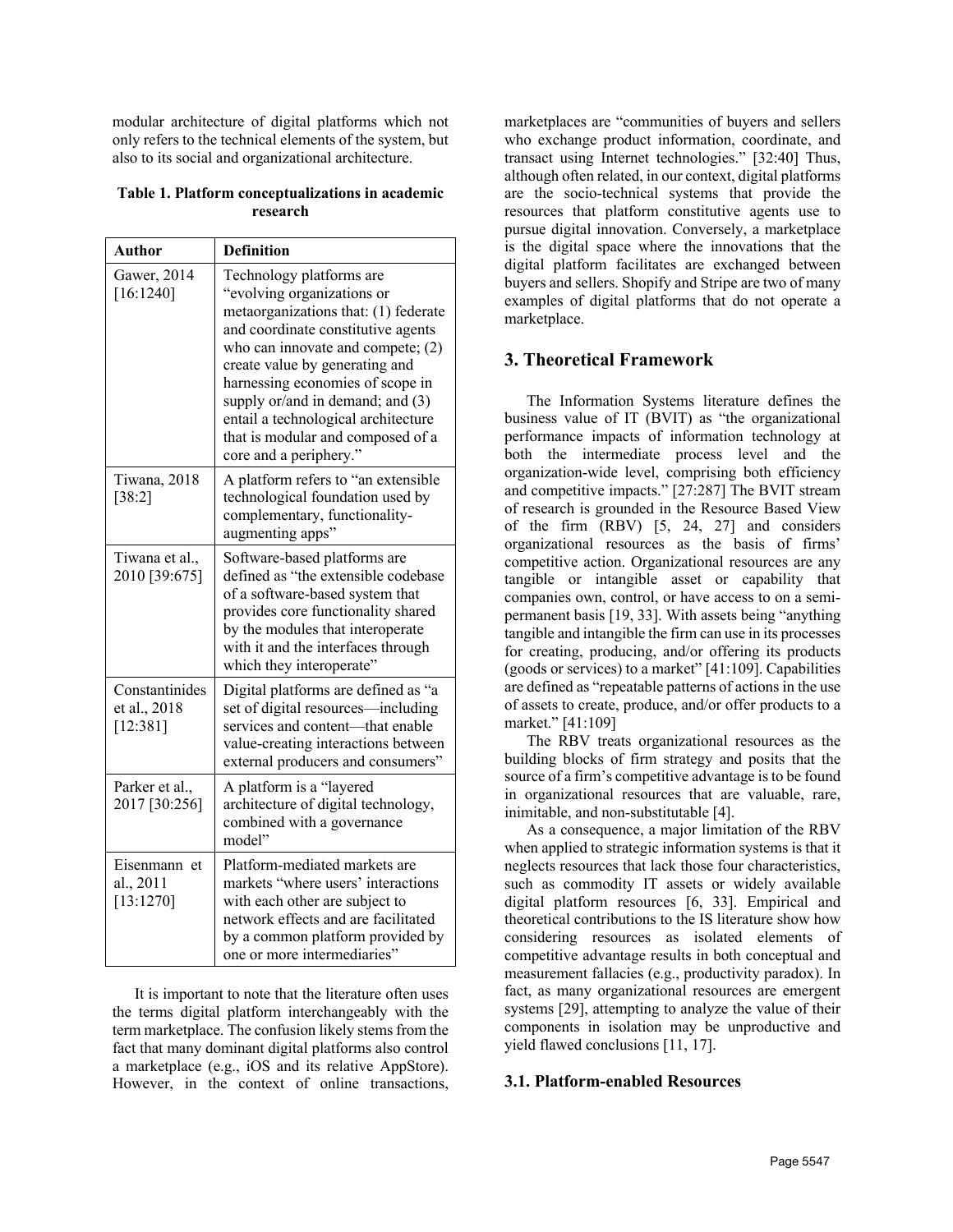Digital platform resources are widely available to all constitutive agents (i.e., firms competing with the platform). Thus, many would argue that they do not present strategic potential for the organizations joining the platform. We differ, as theorized below. Digital platform resources are those assets and/or capabilities that digital platforms owners create and make available to platform users to facilitate their digital innovation. For example, Shopify's integration with Amazon Marketplace and Instagram is a platform capability that enables retailers who join Shopify's platform to seamlessly manage their inventories across multiple marketplaces. When a digital platform resource interacts with resources of the constitutive agents, we observe the emergence a of subsystem: *platform-enabled resource*.

Platform-enabled resources can assume emergent properties [21, 42] that arise from the relationship between the components of the subsystem, yielding a resource that is "greater than the sum of its parts." [29:173] When the emergent properties produce positive outcomes, the relationship between the digital platform and organizational resources is synergistic [29]. However, to realize this potential synergy, the firm must ensure that the digital platform resources are properly combined with organizational resources [29]. As a consequence, synergy is positively influenced by both: (1) the ability of a constitutive agents to leverage the digital platform resources in its regular activities and routines along with its own organizational resource – termed *compatibility* [29]; (2) the actions of the constitutive agent to implement the digital platform resources in combination with the organizational resource – termed *integration effort* [29:173].

High synergy between the digital platform resources and organizational capabilities of the platform participant positively impacts the strategic potential of the emerging platform-enabled resource, where strategic potential is defined as the ability to "enable a firm to conceive of and implement strategies that improve its efficiency and effectiveness" [4:102]. Therefore, it is the emerging platform-enabled resource, and not the digital platform resources, that can achieve a strategic potential when it is valuable, rare, and inimitable.

### **3.2. The Differential Synergy of Platformenabled Resources**

From the notion of emerging resources follows that the same digital platform resources will have different effects and outcomes in heterogenous organizations [29]. Our research uses the notion of brand to investigate the strategic potential of platform-enabled resources. Brands "reflect the complete experience that customers have with products" [23:740]. Particularly for multi-unit operations (e.g., restaurant chains), the brand represents both the firm assets (e.g., IT systems) and operating procedures (e.g., business processes). Thus, brand consistency across different locations is critical to preserve a homogeneous customer experience. In fact, brand parents engage in quality assurance and other compliance mechanisms that different brand locations offer a consistent customer experience. For example, McDonald's invests a considerable amount of resources to standardize both the physical environment and food quality of its franchisees.

The brand, therefore, represents a proxy for firm's complementary resources that includes both organizational assets (e.g., standardized IT assets) and capabilities (e.g., standardized processed). Thus, the combination of organizational resources with the same digital platform resources for firms affiliated with different brands will produce variations in the synergy of the resulting platform-enabled resource [29].

**H1.1**: There are significant between-brand variations in platform-enabled resource synergy.

Organizations that belong to the same brand are constrained by the brand's organizational resources. However, it is the purposeful management effort to combine organizational resources, that results in the emergence of a platform enabled resource and, in turn, differential firm performance [1, 22, 28]. As a consequence, we posit that different levels of integration efforts within organizations that share the same organizational resources will also produce variations in synergy levels of the emerging platformenabled resource [29].

**H1.2**: There are significant within-brand variations in platform-enabled resource synergy.

### **3.3. Platform-enabled Resource and Competitive Advantage**

Organizations enjoy a competitive advantage when they implement initiatives that are unavailable to competitors. The competitive advantage is sustained when competitors are unable to replicate the same initiative [4]. In keeping with recent theorizing [29] we adopt a system theory perspective., Thus contrarily to traditional RBV research, we do not evaluate the strategic potential of the digital platform resources in isolation. Rather, we focus on the strategic potential of the emergent platform-enabled resource – restaurants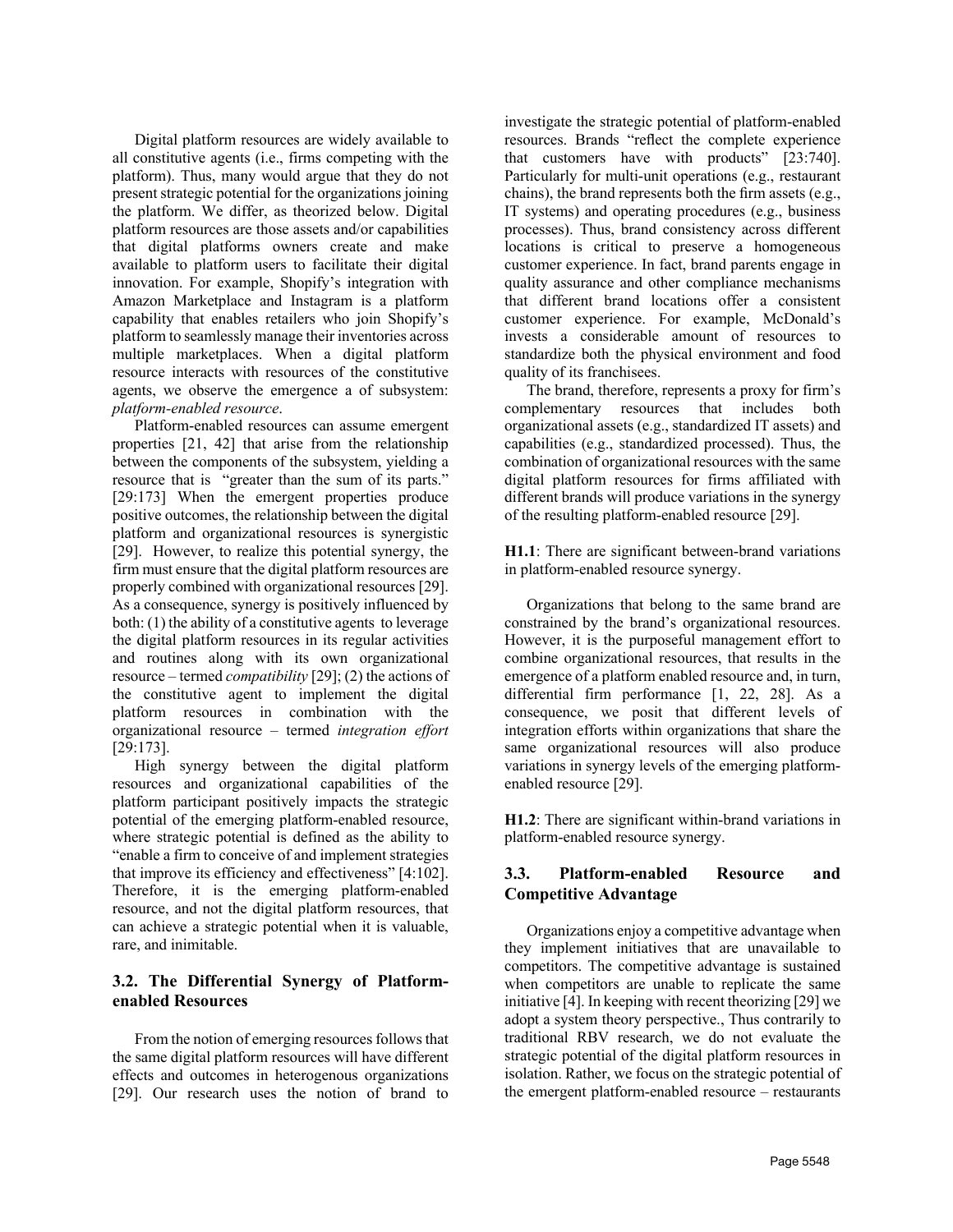platform-fulfillment capability in our context - that results from the purposeful combination by the constitutive agents of the widely available digital platform resources and their own organizational resources. It is when the emergent platform-enabled resource assumes valuable, rare, inimitable, and nonsubstitutable characteristics that it becomes a source of competitive advantage [29]. Thus, when the synergy between the organizational resource and the digital platform resource is greater, we expect that the emerging platform-enabling resource assumes a higher strategic potential.

**H2.1**: Greater synergy between a digital platform resource and an organizational resource positively affects the strategic potential of the platform-enabled resource.

### **4. Food Delivery Digital Platforms**

Although food delivery is not a novel concept, advancements in digital technology are driving the disruption of well-established dynamics in the food industry. Despite food delivery still being dominated by the traditional model of phone orders and restaurant deliveries, food providers are increasingly challenged by the emergence of innovative ordering experiences and delivery methods that are driving substantial channel migration. In 2020, online-enabled delivery is expected to reach around 60% of the market, up from less than 10% from a decade earlier [44]. Thus, as digital platforms rise to prominence, restaurants face both opportunities and threats. An important factor driving online channel migration is the emergence of food delivery digital platforms, such as UberEats, GrubHub, and Deliveroo, that facilitate the ordering experience and the delivery process.

Food delivery digital platforms (from now onwards referred to as delivery platforms) are evolving socio-technical systems that provide restaurants with resources that facilitate the offering of "home dining experiences." They enable alternative ways to meet the customers' "job to be done" [40] of satisfying their hunger in a convenient, affordable, and consistent manner without having to leave home. Traditionally, only a limited number of players had the scale and resources to provide a reliable delivery service (e.g., Domino's Pizza). Conversely, equipped with the key resources made available by delivery platforms, an increasing number of restaurants can offer a "home dining experience" to their patrons. For example, delivery platforms equip restaurants with digital assets to successfully manage the fulfillment of orders. Furthermore, delivery platforms provide a fleet

of riders who carry the food to the customer's home. Thus, driven by advancements in technology, delivery platforms increase the feasibility, and consequently the popularity of home delivery dining experiences. Digital platforms, such as GrubHub and JustEat, meet all the elements of our definition of digital platforms.

- 1. They are socio-technical artifacts. For example, when a restaurant uses the UberEats platform, the interaction involves both the use of technology, and the acceptance of the governance terms that UberEats imposes (e.g., resolution of customer complains);
- 2. They federate and coordinate the numerous restaurants that join the platform. For example, during peak hours Deliveroo needs to coordinate its limited number of riders to provide a consistent delivery opportunity to all constitutive agents. Thus, restaurants that are unable to fulfill the orders in the expected time frame are relegated to lower positions in the Deliveroo marketplace.
- 3. They facilitate digital innovation. For example, the JustEat digital food delivery platform empowers restaurants to a) adopt different menu strategies (i.e., product innovation), b) offer reliable home delivery without having to hire drivers (*i.e.*, process innovation), and c) diversify revenue strategies by seeking incremental sales beyond dine-in patrons (i.e., business model innovation);
- 4. They have a layered modular architecture comprised of a core and a periphery. For example, UberEats core optimizes and coordinates the delivery times and routes in real-time, while restaurants leverage the platform interfaces at the periphery (e.g., Menu design) to manage their offerings.

Restaurants today face the important decision of whether to join one or more food delivery platforms (i.e., become constitutive agents of these platforms). Upon deciding to join, restaurants must strategize how to create and possibly sustain a competitive advantage in a context where the same digital platform resources are available to all other restaurants in the market. We posit that the competitive dynamics are dictated by restaurants' organizational resources, compatibility, and integration efforts, which lead to differentiated platform-enabled resources and, consequently, differential performance.

# **5. Methodology**

In this study, we utilize an archival research methodology. The context is the restaurant sector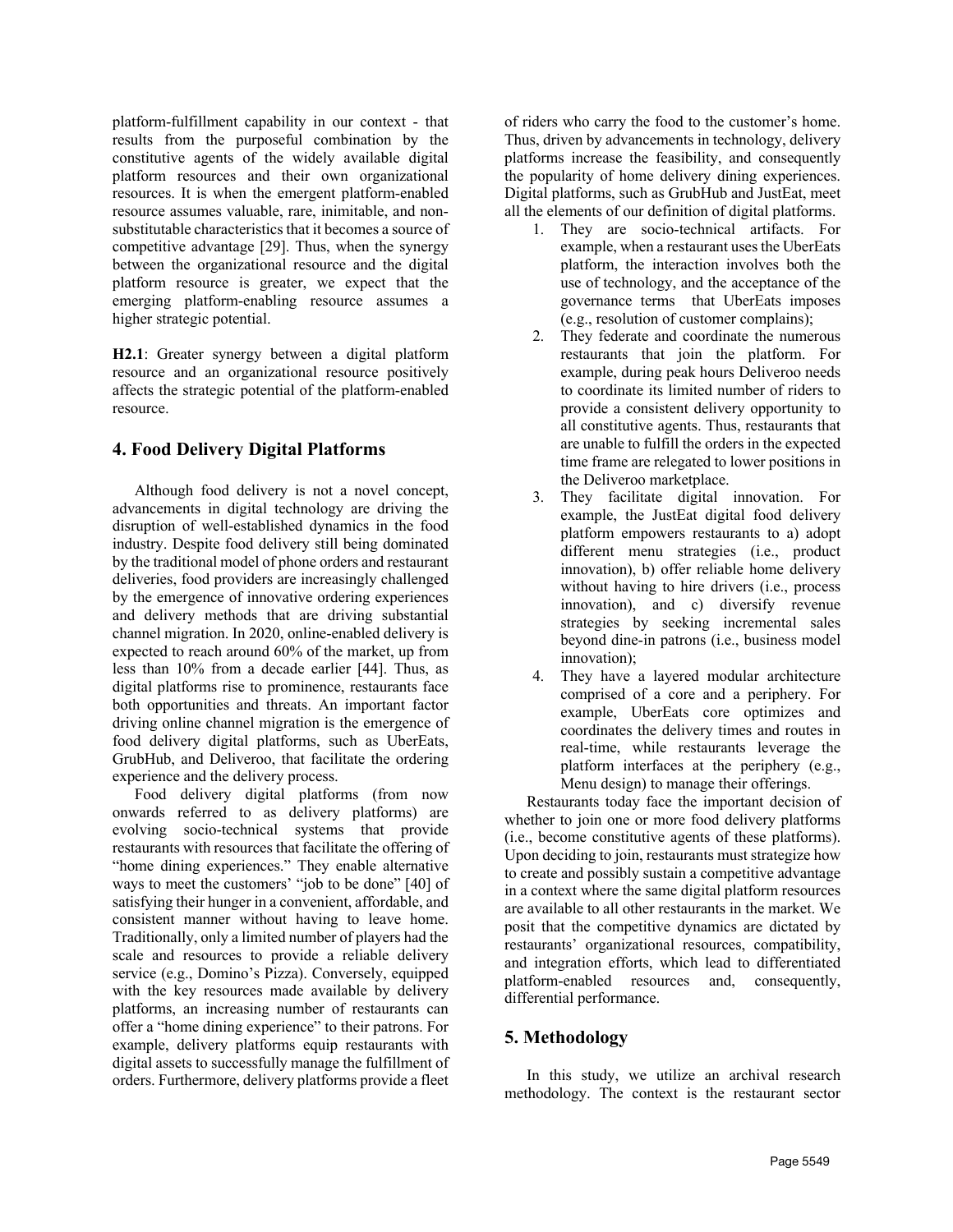where delivery platforms enable the implementation of a food delivery strategic initiative. Our primary data source is a European delivery platform (named here: FoodNow). FoodNow is a market leader in several European markets and has rapidly increased its popularity in terms of both end-customers (i.e., diners) and restaurants joining the platform over the past five years. FoodNow provides the resources, such as a menu management system and a fleet of drivers, that enable restaurants to offer food delivery services. Furthermore, like most digital platforms, FoodNow also controls a marketplace where customers (i.e., diners) can discover restaurant offerings, place orders and pay. FoodNow adopts a strategy where the digital platform and the marketplace are closely integrated. Restaurants that join FoodNow are required to use the digital platform resources to configure and manage their marketplace offerings. For example, restaurants can launch promotions for specific days of the week.

Integration efforts by the restaurant are visible on FoodNow's website, thus allowing us to infer restaurants competitive moves from different activities in the marketplace. For example, when a restaurant activates the "Busy Mode" using the platform capability, a banner in the restaurant's page in the marketplace communicates to customers about potential delays with their order.

We gather daily data from all restaurants associated with the biggest chains by number of restaurants in London (UK). We analyze all chains with more than 70 restaurant locations in the delivery platform. London was selected for this study as it is representative of a city with a high number of restaurants and multiple food delivery platforms. Thus, we consider London as representative of a competitive and dynamic market. Furthermore, by focusing on one city we reduce market specific confounds such as wages, weather, or other local idiosyncrasies.

We scrape data from the marketplace at regular intervals. The following analysis draws on restaurant information collected from the platform marketplace five times per day over a period of 30 days during June 2019 (168,448 total observations).<sup>1</sup> Considering a timeframe of 30 days improves reliability of results as it eliminates variability caused by non-recurrent events (e.g., understaffed shifts) or day of the week (e.g., restaurants that are busier during week or weekend days). Furthermore, we consider only those neighborhoods of the greater London with more than 100 restaurants. Therefore, we exclude from the analysis those neighborhoods with a scarce level of competition between restaurants.

#### **Table 2. Summary statistics dataset**

| Number of chains       | 14      |
|------------------------|---------|
| Number of restaurants  | 544     |
| Number of observations | 168,448 |

#### **5.1. Measures**

When joining the delivery platform, restaurants have access to a number of platform resources that facilitate the implementation of a food delivery capability. In this research we focus on the interplay between the restaurants' *order fulfillment*  organizational capability and FoodNow's *order management* platform resources. When restaurants integrate the digital platform resources with their organizational resource, theory predicts the emergence of an outside-in [41] *platform-fulfillment* capability. The greater the compatibility and management's integration effort, the greater the synergy between the digital platform resource and the organizational resources. A greater synergy positively impacts, the strategic potential of the platform-enabled resource. It follows that synergy and strategic potential should be measured at different levels [29]. Synergy reflects positive impacts on the organizational resource, whereas strategic potential reflects benefits to the firm.

Consistent with the Nevo and Wade model [29] we conceptualized the platform-fulfillment capability as the emergent resource that enables a restaurant to effectively fulfill customers' orders. Effective fulfillment happens when food delivery is timely and accurate. Thus, when the relationship between the digital platform and organizational resource is synergistic, we theorize that restaurants will display superior order fulfilling performance – as measured by order delivery time and restaurants' rating. Order delivery time is the amount of time the restaurant commits to deliver the order once it is confirmed. The restaurants' rating score is a marketplace specific measure of customer satisfaction with the restaurant. The marketplace only allows customers to provide a review score after completing an order.

We posit that a high synergy with the platform resources is positively associated to low delivery times and high customer ratings. Specifically, to obtain a measure that accounts for competitors' level of performance, we compute the speed of delivery of a restaurant relative to the average delivery speed for all

 $<sup>1</sup>$  Data collection is ongoing.</sup>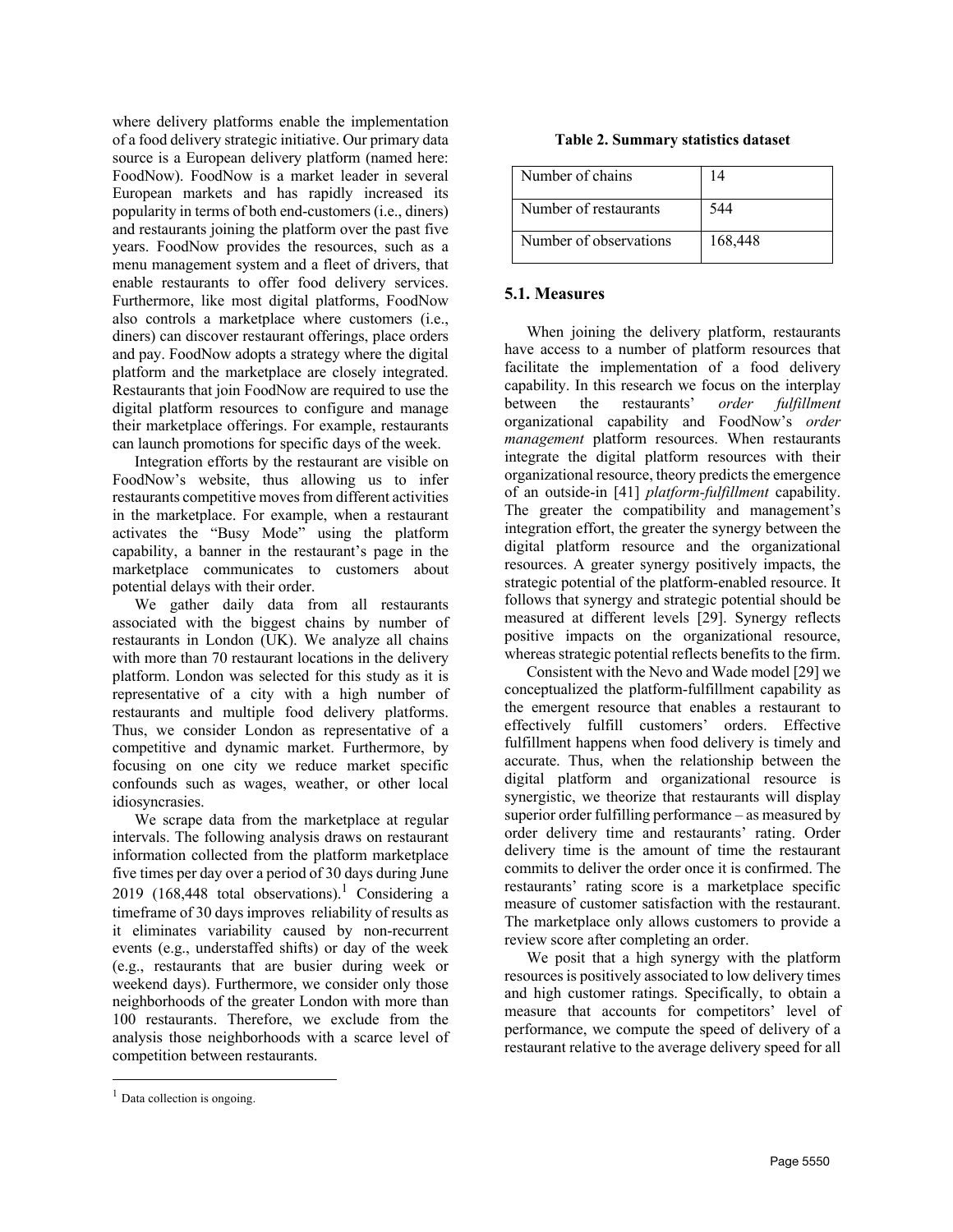restaurants that deliver to the same neighborhood. Similarly, we compute the rating score relative to the average rating score of all restaurants delivering to the same neighborhood. When a restaurant achieves high synergy, we expect that its relative time of delivery is lower than the average time of delivery of its competitors and their relative customer rating is higher than competitors'. In other words, we provide a first test of theory predicting that the platform capability yields a positive impact on organizational resources [29]. Finally, we posit that a high synergy impacts the strategic potential of the organization by improving the ranking position of the restaurant in the delivery marketplace.

#### **5.2. Data Analysis and Results**

We use a mixed-effect model to control for brand and restaurants systematic variations. We used a stepwise approach by first modeling the empty model to split the variance between the brand and restaurant levels (Model 1). We then add control variables to the empty model (Model 2). Finally, we add the two independent variables, one at the time (Model 3 and 4). We specify a mixed-effects model using the lme4 R package (version 1.1-21):

 $Y_{ijt} = \alpha_{000} + \beta_1 N R_{ijt} + \beta_2 P I_{ijt} + \beta_3 M P_{ijt} + \beta_4 M I_{ijt} +$  $\beta_5 D_{ijt} + \beta_6 R_{ijt} + V_{00t} + U_{0jt} + R_{ijt}$ 

Where  $Y_{jki}$  represents standardized ranking position of restaurant  $j$  belonging to brand  $k$  at time  $t$ ;  $\alpha_{00}$  is the grand ranking mean;  $\beta_2$ ,  $\beta_2$ , ...,  $\beta_6$  denote the coefficients for all variables; NR denotes number of restaurants, PI number of popular (highly requests by customers) items on the menu, MP average menu price, MI number of items in the menu, D relative time of delivery, and R relative rating score.

We investigate H1.1 and H1.2 modeling the empty model of the mixed multilevel analysis. Multilevel analysis models nest units of analysis, such as restaurant affiliated with a brand [7]. Each restaurant is nested within a brand and a brand includes multiple restaurants. We use a 3-level model in order to identify the variance related to the restaurants (Level 1) and to the brands (Level 2). Level 3 captures repeated measures variability of the panel data. This technique has been used both in management [20], and in IS research [34].

The results support both H1.1 and H1.2. Of the total variance of ranking position, 43.6% (0.2542 /  $(0.2542 + 0.2109 + 0.1176)$  is situated at the chain level, whereas  $36.2\%$  (0.2109 / (0.2542 + 0.2109 + 0.1176)) is situated at the restaurant level. The leveltwo intraclass correlation coefficient is estimated at 0.547. Thus, the brand level contributes slightly more to the variability of ranking positioning in the marketplace than the restaurant level. However, both brand and restaurant variables are significant and present high intraclass correlations. These results indicate that, as hypothesized, there are significant between brand variations (H1.1) and significant within brand variations (H1.2) in the ranking positioning of restaurants, which we consider as a proxy of the strategic potential of the initiative.

**Table 3. Results of mixed-effects models**

| Variable      | M <sub>2</sub> | M <sub>3</sub> | $\mathbf{M}4$ |
|---------------|----------------|----------------|---------------|
| NR.           | $-4.821e-05$   | $-6.89e-05$    | $-4.19e-05$   |
|               | $(9.165e-$     | $(8.61e-06)$   | (0.234)       |
|               | 06)            |                |               |
| <sub>PI</sub> | 0.21           | 0.205          | 0.193         |
|               | (0.033)        | $(3.30e-02)$   | (0.032)       |
| <b>MP</b>     | $-0.068$       | $-0.067$       | $-0.064$      |
|               | (0.026)        | (0.025)        | (0.024)       |
| MI            | $-5.161e-04$   | $-6.36e-04$    | $-6.86e-04$   |
|               | $(8.523e-$     | $(8.29e-04)$   | $(7.94e-04)$  |
|               | (04)           |                |               |
| D             |                | $-0.003$       | $-0.003$      |
|               |                | $(2.29e-05)$   | $(2.29e-05)$  |
| R             |                |                | 0.012         |
|               |                |                | $(6.53e-04)$  |
| Constant      | 0.258          | 0.273          | 0.327         |
|               | (0.251)        | (0.243)        | (0.234)       |
| Deviance      | 142082***      | 121148***      | 120804***     |
| Variance      | 0.293          | 0.277          | 0.254         |
| restaurant    | (0.541)        | (0.526)        | (0.504)       |
| Variance      | 0.242          | 0.226          | 0.211         |
| chain         | (0.492)        | (0.475)        | (0.459)       |

**Notes**: \*p < 0.05, \*\*p < 0.025, \*\*\*p < 0.001

We test H2.1 using a mixed effect model to control for brand and restaurants systematic variations. The standardized ranking positioning assumes values between -3 and 2, where 3 is a top ranking in the marketplace, and thus corresponds to high visibility. Table 3 presents the results of our analysis. The results show that the number of restaurants competing in the same neighborhood is negatively related to ranking  $(\beta)$  $= -4.19e-05$ ). The number of popular items in the menu, is positively related to ranking ( $\beta$  = 0.193). The average price of the menu is negatively related to ranking ( $\beta$  = -0.064). The number of items in the menu is negatively associated with ranking ( $\beta$  = -6.86e-04). The relative speed of delivery is negatively associated with ranking ( $\beta$  = -0.003). Finally, the relative rating score is positively associated with ranking ( $\beta$  = 0.012). Therefore, we find that after controlling for brand and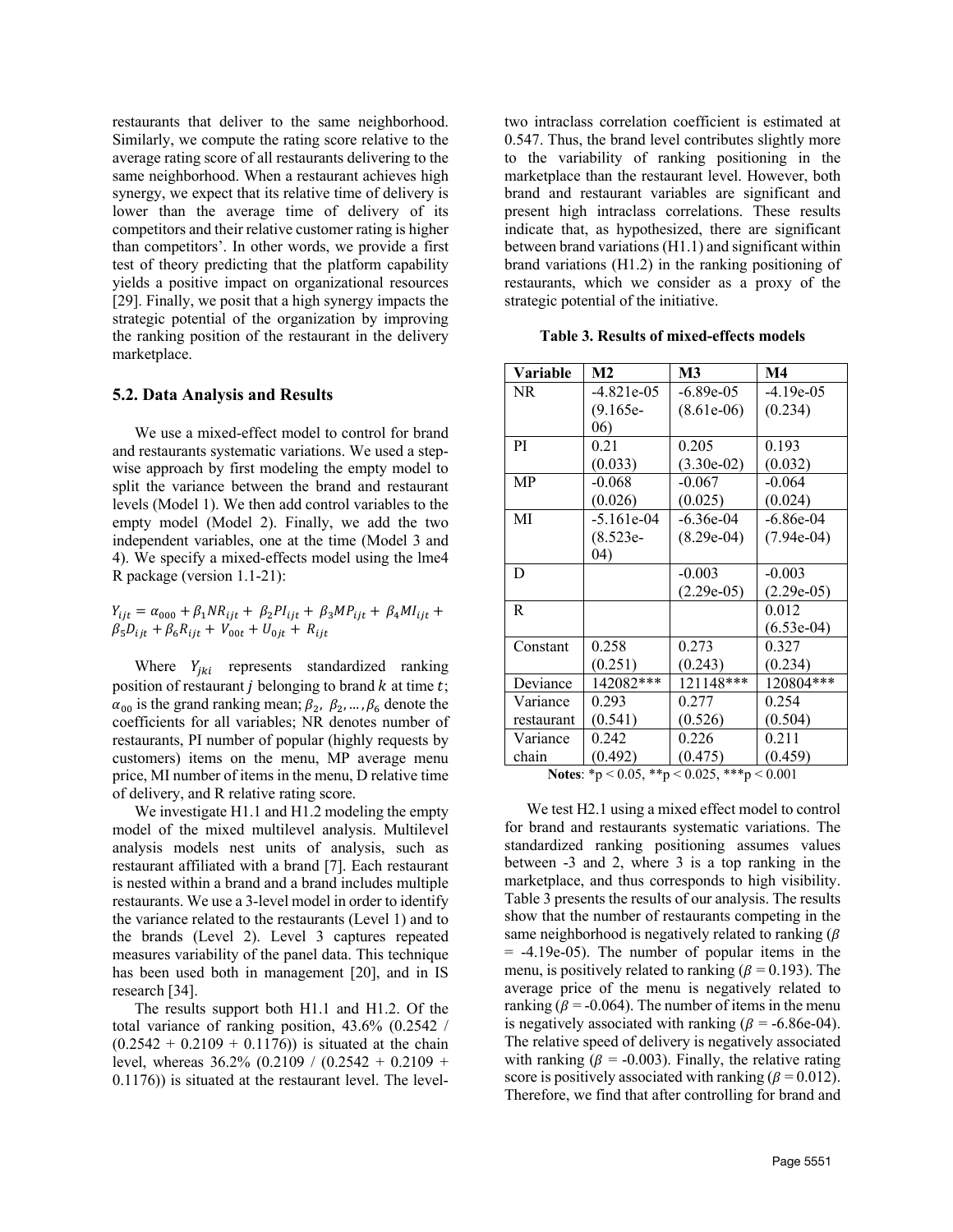restaurant effects, number of competitors, menu average price, number of popular menu items, and total number of menu items: (1) a relative decrease of delivery time is associated with an improvement of ranking in the marketplace; (2) a relative increase in customer rating is associated with an improvement of ranking in the marketplace. Thus, we find support for H2.1.

#### **6. Discussion**

Our empirical study contributes to the stream of research on the business value of IT in the increasingly important context of digital platforms. As digital platforms become ubiquitous and increasingly tailored for specific business and/or customer needs (e.g., food delivery), organizations are faced with two important decisions: whether or not to join the platform and what digital platform strategies to implement.

Our results support the theoretical proposition that digital platform resources foster the emergence of platform-enabled resources that have the potential to influence organizations' competitive position. Organizational resources, as proxied by the brand construct in our study, significantly influence the level of synergy achieved by the firm. However, our results indicate that brand affiliation only partially explains the differences in realized synergy between restaurants. Thus, even when different firms (i.e., restaurants) have similar resources, our results suggest that firm level actions have significant effects on realized synergy. In other words, integration efforts exerted by the management of each individual restaurant, most significantly influence synergy. Taken together, these results suggest that despite differences in brand-wide organizational resources between the competing restaurant chains, significant variability in realized synergy is to be found at the individual restaurant level. Thus, our results confirm that restaurants can achieve significantly different levels of synergy when integrating similar organizational resources with indistinguishable digital platform resources. In other words, platform constitutive agents can indeed differentiate amongst each other and achieve competitive advantage, despite all having access to the same platform resources made available by the digital platform.

A second finding of our research is that the restaurants relative delivery time and relative rating score influences the strategic position of the organization. More specifically, restaurants that are able to successfully integrate the digital platform resources within their organizational resources develop a superior *platform-fulfillment* capability that impacts their marketplace ranking visibility. Our

results show how a superior platform-fulfilment capability positively influences the restaurants competitive advantage.

While preliminary, these results suggest that platform participant can successfully differentiate when competing in digital platforms they neither own nor control. That is, platform constitutive agents that achieve higher synergy between the digital platform and its organizational resources can implement platform-enabled strategic initiatives that can act as a source of competitive advantage. As a consequence, organizations that are unwilling to invest resources in integrating with the digital platform are unable to successfully compete.

Our work, while admittedly preliminary, presents the basis for future research that investigates the sustainability of digital platform strategies. We argue that the information systems field is best positioned to uncover the distinctive dynamics inherent to the "digital" of digital platforms. A number of future research opportunities stem from this realization.

### **7. Limitations and Future Research**

As with any archival research effort, our study presents limitations that should be acknowledged when evaluating the contribution at its current stage. The use of archival data presents both strengths and weaknesses. The gathering of information from a major digital platform allows us to test our hypothesis for a large number of restaurants, thus increasing the reliability of our results. However, our measures are constrained by the restaurant's information publicly available in the digital platform's marketplace. As a consequence, we are unable to tease out the specific organizational resources that define the brand construct from those that may be restaurant specific. While we make the sensible assumption of standardization of organizational resources across brand affiliated restaurants, we are unable to evaluate the impact on the platform-enabled resource of different organizational resources configurations. In fact, it can be argued that there could also be significant organizational resources differences between restaurants of the same chain. A promising future avenue of research is the investigation, through mixed methods, of the dynamics that lead to the formation of the platform-enabled resources. In fact, our study demonstrates that it is possible to achieve superior synergy and strategic differentiation through the integration of widely available digital platform resources. It follows that, as predicted by Nevo and Wade [28, 29], compatibility and integration efforts are critical to the emergence of platform-enabled resources. Uncovering the specific integration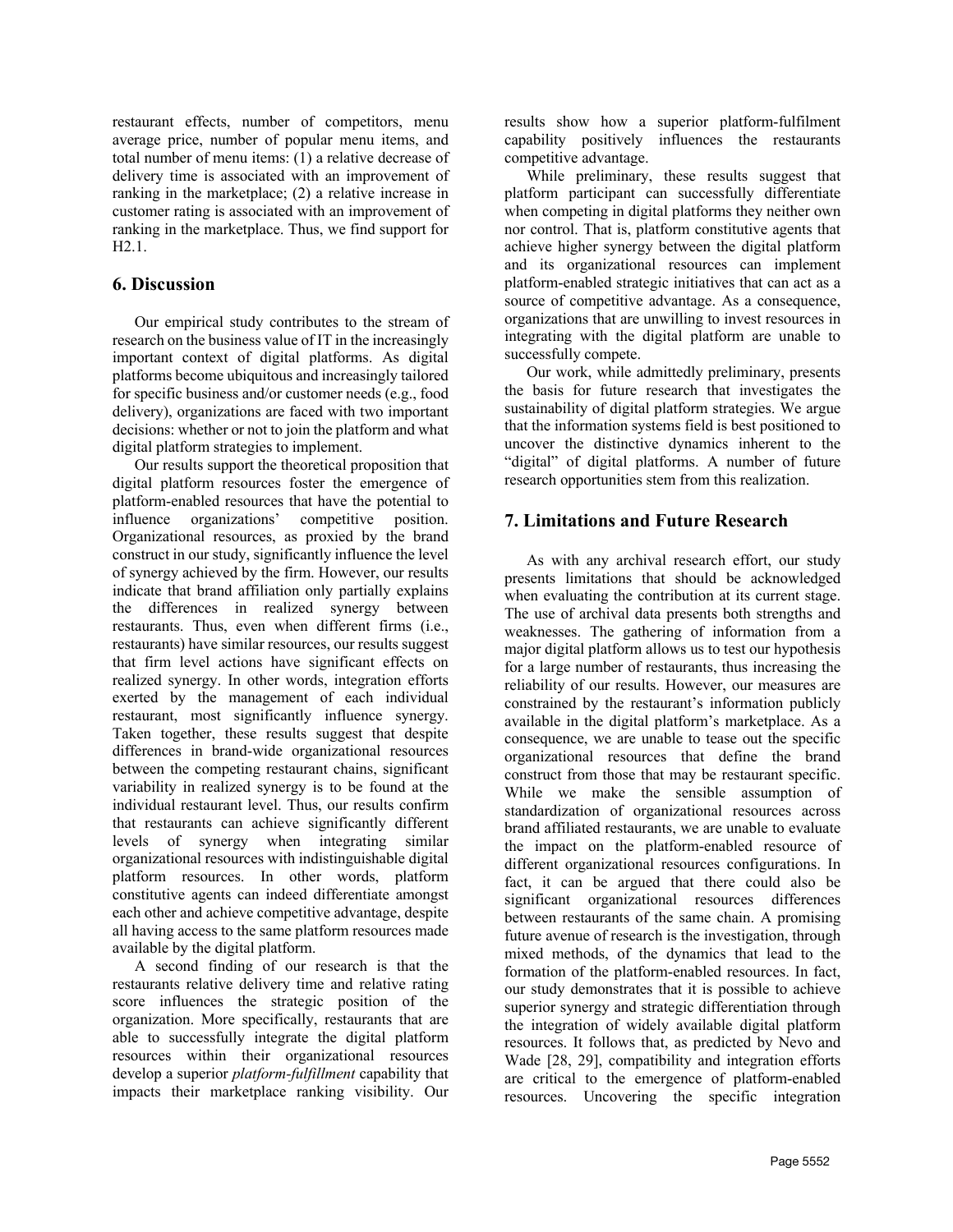mechanisms available to digital platform participants and explaining why they work is a promising avenue for future work. Such a theory of digital platform compatibility and integration would be of theoretical importance as well as a significantly contribution to practice.

Another limitation of the current research is the limited timeframe and number of restaurants evaluated. While data collection is ongoing and this limitation will soon be overcome, at the current stage, we are unable to determine the sustainability of competitive performance of the firms in our sample. Extending the data gathering to all restaurants over an extended period of time will allow for longitudinal studies that can advance our understanding of the sustainability of the superior synergy levels and its long-term impact on organizational performance. We identify two promising avenues related to the longitudinal perspective of our study. First, we could analyze the variations of realized synergy over time and its impacts on sustainable competitive advantage. This would enable improved understanding of the casual link between synergy and sustainable advantage in order to uncover the defensibility and learning dynamics over time. Second, we could investigate the commonalities of firms that exit the digital platform – those who decide to terminate their platform strategy. Studying those digital platform participants who forego the use of platform resources would enable the study of the causes that lead to the unsuccessful implementation of the platform-enabled strategic initiatives.

More fundamentally, the overarching theme of the work reported in this paper, as well as the future research we advocate, is to open the digital platform "black box" to uncover the dynamics that are distinctive to these emerging socio-technical artifacts and understand how increasingly pervasive digital technology changes the phenomena of strategic positioning and the pursuit of sustainable competitive advantage.

#### **8. References**

[1] Anderson, P., "Perspective: Complexity Theory and Organization Science", *Organization Science 10*(3), 1999, pp. 216–232.

[2] Andreessen, M., "Why Software Is Eating the World", *Wall Street Journal 20*(2011), 2011, pp. C2. (accessed 2019-07-15)

[3] Bakos, Y., and E. Katsamakas, "Design and ownership of two-sided networks: Implications for Internet platforms", *Journal of Management Information Systems 25*(2, SI), 2008, pp. 171–202.

[4] Barney, J., "Firm resources and sustained competitive advantage", *Journal of management 17*(1), 1991, pp. 99– 120.

[5] Bharadwaj, A.S., "A resource-based perspective on information technology capability and firm performance: an empirical investigation", *MIS quarterly*, 2000, pp. 169– 196.

[6] Bharadwaj, A.S., P.R. Varadarajan, and J. Fahy, "Sustainable competitive advantage in service industries: A conceptual model and research propositions", *Journal of Marketing 57*(4), 1993, pp. 83–99.

[7] Bryk, A.S., and S.W. Raudenbush, *Hierarchical Models: Applications and Data Analysis Methods*, Newbury Park, CA: Sage, 1992.

[8] Carr, N.G., "IT Doesn't Matter", *Harvard Business Review*, 2003. https://hbr.org/2003/05/it-doesnt-matter. (accessed 2019-07-15)

[9] Ceccagnoli, M., C. Forman, P. Huang, and D.J. Wu, "Cocreation of Value in a Platform Ecosystem: The Case of Enterprise Software", *MIS Quarterly 36*(1), 2012, pp. 263– 290.

[10] Cennamo, C., H. Ozalp, and T. Kretschmer, "Platform Architecture and Quality Trade-offs of Multihoming Complements", *Information Systems Research 29*(2), 2018, pp. 461–478.

[11] Checkland, P., "Systems Thinking", *Rethinking Management Information Systems*, 1999, pp. 45–56.

[12] Constantinides, P., O. Henfridsson, and G.G. Parker, "Platforms and Infrastructures in the Digital Age", *Information Systems Research 29*(2), 2018, pp. 381–400.

[13] Eisenmann, T., G. Parker, and M. Van Alstyne, "Platform Envelopment", *Strategic Management Journal 32*(12), 2011, pp. 1270–1285.

[14] Evans, D.S., and R. Schmalensee, *Matchmakers: The New Economics of Multisided Platforms*, Harvard Business Review Press, 2016.

[15] Foerderer, J., T. Kude, S. Mithas, and A. Heinzl, "Does Platform Owner's Entry Crowd Out Innovation? Evidence from Google Photos", *Information Systems Research 29*(2), 2018, pp. 444–460.

[16] Gawer, A., "Bridging Differing Perspectives on Technological Platforms: Toward an Integrative Framework", *Research Policy 43*(7), 2014, pp. 1239–1249.

[17] Gharajedaghi, J., and R.L. Ackoff, "Mechanisms, Organisms and Social Systems", *Strategic Management Journal 5*(3), 1984, pp. 289–300.